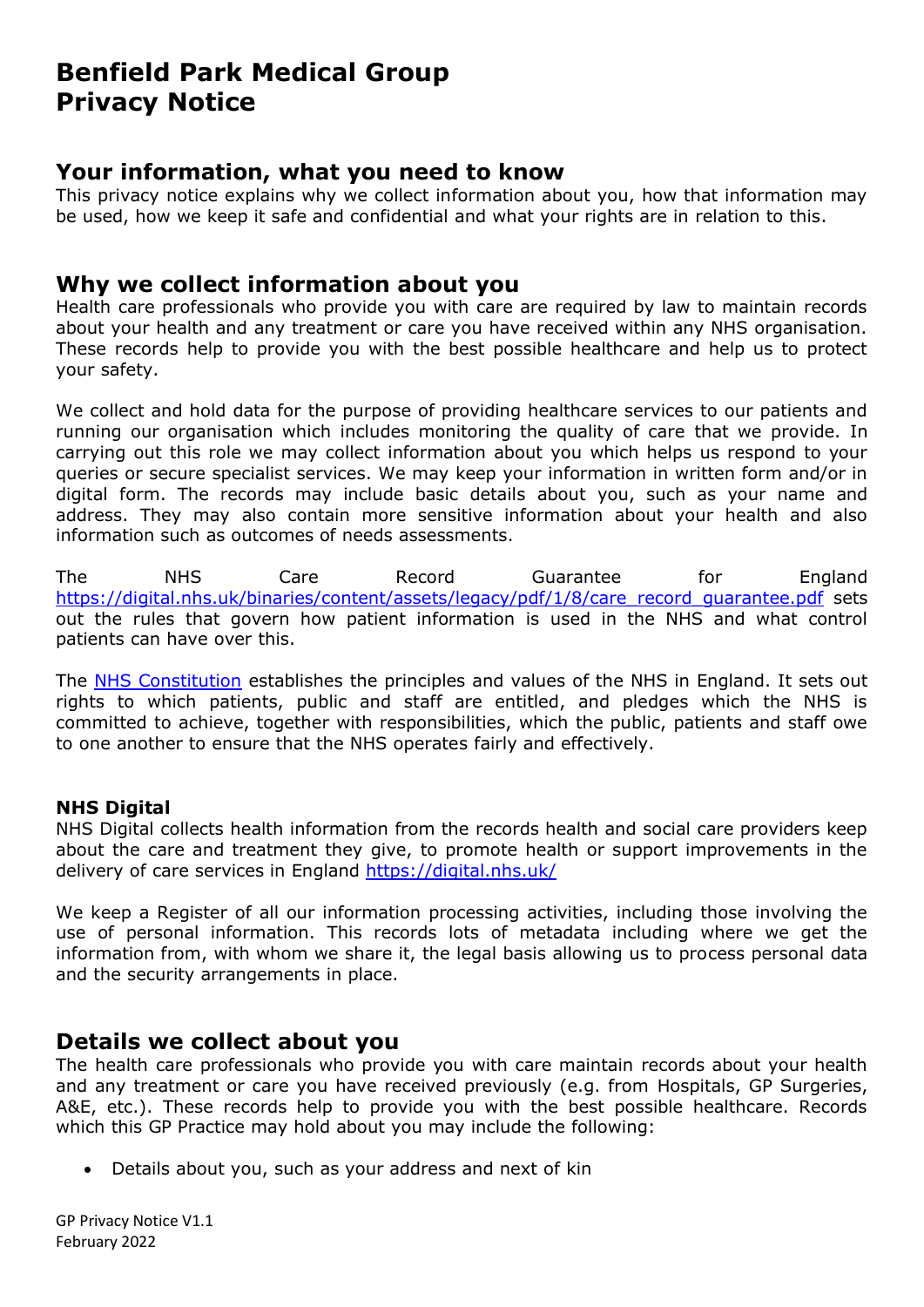- Any contact the surgery has had with you, such as appointments, clinic visits, emergency appointments, etc.
- Notes and reports about your health
- Details about your treatment and care
- Results of investigations, such as laboratory tests, x-rays, etc.
- Relevant information from other health professionals, relatives or those who care for you

# **How we keep your information confidential and safe**

Everyone working for our organisation is subject to the Common Law Duty of Confidence. Information provided in confidence will only be used for specific purposes in accordance with the law. The NHS Digital Code of Practice on Confidential Information [https://digital.nhs.uk/data-and-information/looking-after-information/data-security-and](https://digital.nhs.uk/data-and-information/looking-after-information/data-security-and-information-governance/codes-of-practice-for-handling-information-in-health-and-care/code-of-practice-on-confidential-information)[information-governance/codes-of-practice-for-handling-information-in-health-and-care/code](https://digital.nhs.uk/data-and-information/looking-after-information/data-security-and-information-governance/codes-of-practice-for-handling-information-in-health-and-care/code-of-practice-on-confidential-information)[of-practice-on-confidential-information](https://digital.nhs.uk/data-and-information/looking-after-information/data-security-and-information-governance/codes-of-practice-for-handling-information-in-health-and-care/code-of-practice-on-confidential-information) applies to all NHS staff and they are required to protect your information, inform you of how your information will be used, and allow you to decide if and how your information can be shared. All our staff are expected to make sure information is kept confidential and receive regular training on how to do this.

The health records we use may be electronic, on paper or a mixture of both, and we use a combination of working practices and technology to ensure that your information is kept confidential and secure. Your records are backed up securely in line with NHS standard procedures. We ensure that the information we hold is kept in secure locations, is protected by appropriate security and access is restricted to authorised personnel. We also make sure external data processors that support us are legally and contractually bound to operate and prove security arrangements are in place where data that could or does identify a person are processed. We are committed to protecting your privacy and will only use information collected lawfully in accordance with:

- Data Protection Act 2018 (UK GDPR)
- Human Rights Act
- Common Law Duty of Confidentiality
- NHS Codes of Confidentiality and Information Security
- Health and Social Care Act 2015
- And all applicable legislation

We have a senior person responsible for protecting the confidentiality of patient information and enabling appropriate information sharing. This person is called the Caldicott Guardian. The Caldicott Guardian for the practice is Dr Julian Ralph, who can be contacted using the contact details at the top of this document. We also have a Senior Information Risk Owner (SIRO) who is responsible for owning the practice's information risk. The SIRO is Dr Tom Coulthard.

We are registered with the Information Commissioner's Office (ICO) as a data controller which describes the purposes for which we process personal data. A copy of the registration is available from the [ICO's web site](https://ico.org.uk/about-the-ico/what-we-do/register-of-data-controllers/) by searching on our name.

We maintain our duty of confidentiality to you at all times. We will only ever use or pass on information about you if we reasonably believe that others involved in your care have a genuine need for it. We will not disclose your information to any third party without your permission unless there are exceptional circumstances (such as a risk of serious harm to yourself or others) or where the law requires information to be passed on.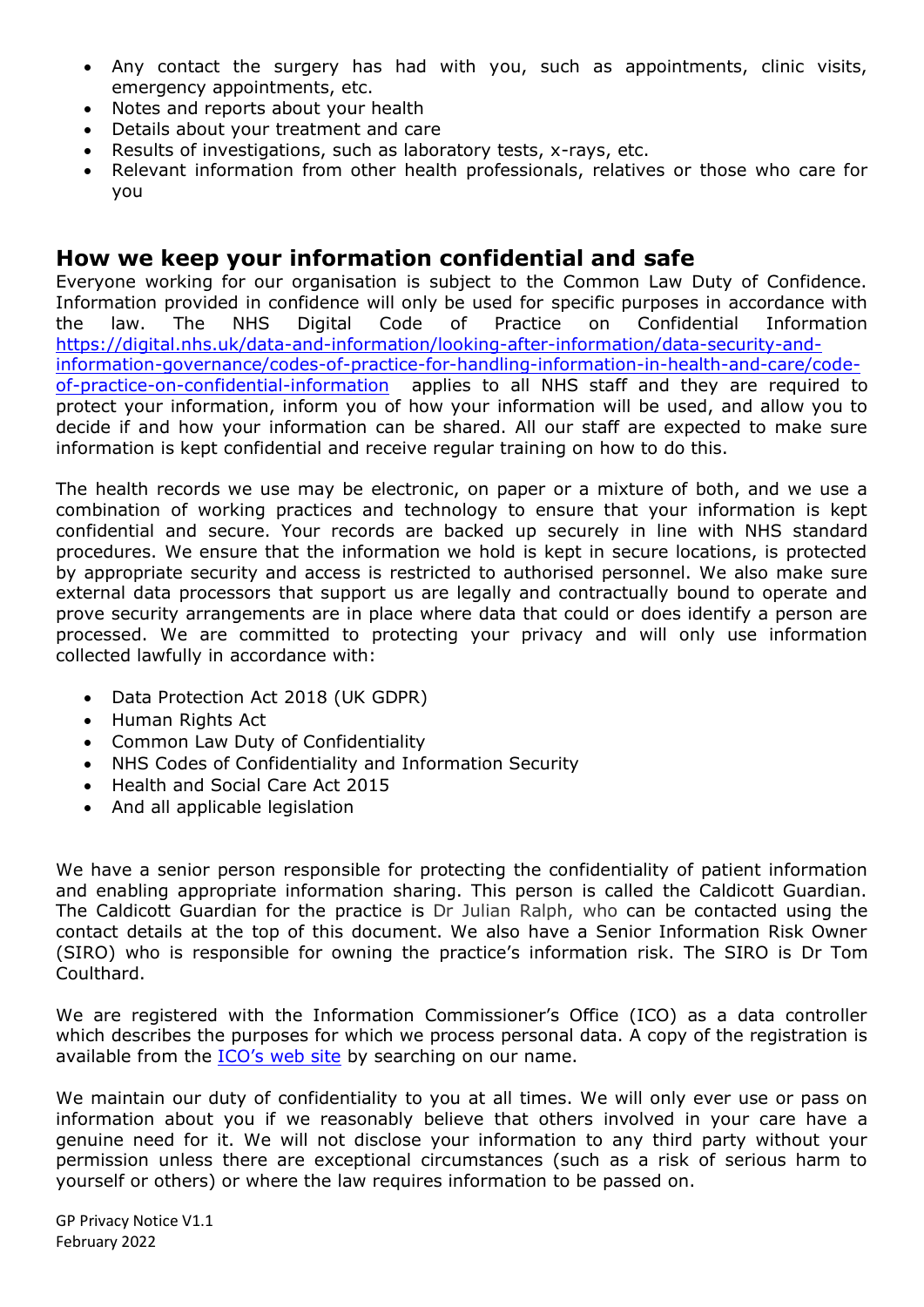# **How we use your information**

Improvements in information technology are also making it possible for us to share data with other healthcare organisations for the purpose of providing you, your family and your community with better care. For example it is possible for healthcare professionals in other services to access your record with your permission when the practice is closed. This is explained further in the Local Information Sharing section below.

Under the powers of the Health and Social Care Act 2015, NHS Digital can request personal confidential data from GP Practices without seeking patient consent for a number of specific purposes, which are set out in law. These purposes are explained below. You may choose to withdraw your consent to personal data being shared for these purposes.

You can object to your personal information being shared with other healthcare providers but should be aware that this may, in some instances, affect your care as important information about your health might not be available to healthcare staff in other organisations. If this limits the treatment that you can receive then the practice staff will explain this to you at the time you object.

To ensure you receive the best possible care, your records are used to facilitate the care you receive. Information held about you may be used to help protect the health of the public and to help us manage the NHS.

#### **Child Health Information**

We wish to make sure that your child has the opportunity to have immunisations and health checks when they are due. We share information about childhood immunisations, the 6-8 week new baby check and breast-feeding status with Newcastle upon Tyne Hospitals NHS Foundation Trust health visitors and school nurses.

## **Clinical audit**

Information may be used by the Clinical Commissioning Group (CCG) for clinical audit to monitor the quality of the service provided to patients with long terms conditions. Some of this information may be held centrally and used for statistical purposes (e.g. the National Diabetes Audit). When this happens, strict measures are taken to ensure that individual patients cannot be identified from the data.

#### **Clinical Research**

Sometimes your information may be requested to be used for research purposes – we will always ask your permission before releasing your information for this purpose.

#### **Improving Diabetes Care**

Information that does not identify individual patients is used to enable focussed discussions to take place at practice-led local diabetes review meetings between health care professionals. This enables the professionals to improve the management and support of these patients.

## **Individual Funding Request**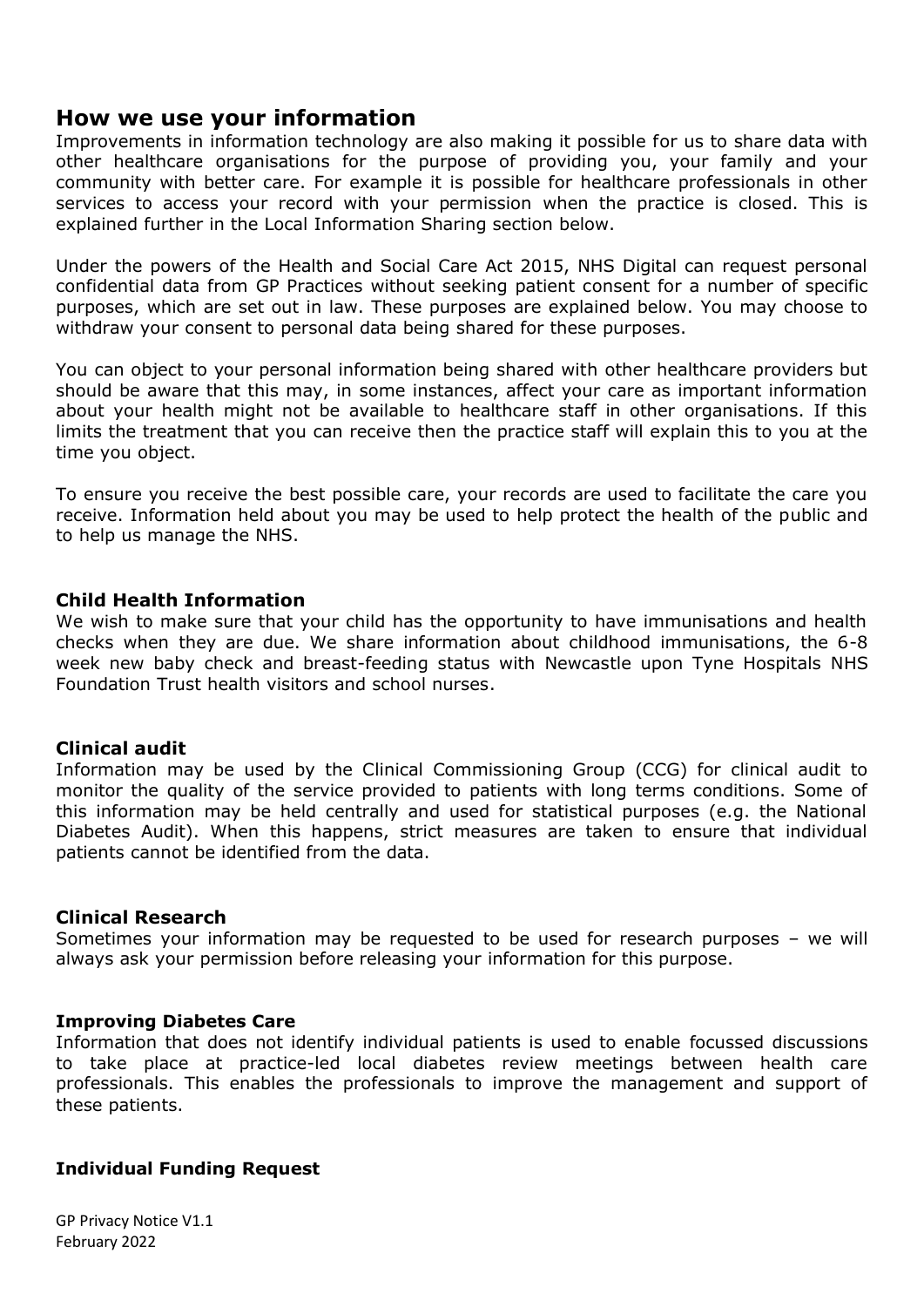An 'Individual Funding Request' is a request made on your behalf, with your consent, by a doctor, for funding of specialised healthcare which falls outside the range of services and treatments that the CCG has agreed to commission for the local population. An Individual Funding Request is taken under consideration when a case can be set out by a patient's doctor that there are exceptional clinical circumstances which make the patient's case different from other patients with the same condition who are at the same stage of their disease, or when the request is for a treatment that is regarded as new or experimental and where there are no other similar patients who would benefit from this treatment. A detailed response, including the criteria considered in arriving at the decision, will be provided to your GP.

#### **Invoice Validation**

Invoice validation is an important process. It involves using your NHS number to check which CCG is responsible for paying for your treatment. Section 251 of the NHS Act 2006 provides a statutory legal basis to process data for invoice validation purposes. We can also use your NHS number to check whether your care has been funded through specialist commissioning, which NHS England will pay for. The process makes sure that the organisations providing your care are paid correctly.

## **Local Information Sharing**

Your GP electronic patient record is held securely and confidentially on an electronic system managed by your registered GP practice. If you require attention from a local health or care professional outside of your usual practice services, such as a GP Federation Service, Emergency Department, Minor Injury Unit or Out Of Hours service, the professionals treating you are better able to give you safe and effective care if some of the information from your GP record is available to them.

Where available, this information can be shared electronically with other local healthcare providers via a secure system designed for this purpose. Depending on the service you are using and your health needs, this may involve the healthcare professional accessing a secure system that enables them to view parts of your GP electronic patient record (e.g. Great North Care Record Care Summary or your Summary Care Record) or a secure system that enables them to view your full GP electronic patient record (e.g. SystmOne remote consulting system).

In all cases, your information is only accessed and used by authorised staff who are involved in providing or supporting your direct care. Your permission will be asked before the information is accessed, other than in exceptional circumstances (e.g. emergencies) if the healthcare professional is unable to ask you and this is deemed to be in your best interests (which will then be logged).

When analysing current health services and proposals for developing future services it is sometimes necessary to link separate individual datasets to be able to produce a comprehensive evaluation. This may involve linking primary care GP data with other data such as secondary uses service (SUS) data (inpatient, outpatient and A&E). In some cases there may also be a need to link local datasets which could include a range of acute-based services such as radiology, physiotherapy, audiology etc, as well as mental health and community-based services such as Improving Access to Psychological Therapies (IAPT), district nursing, podiatry etc. When carrying out this analysis, the linkage of these datasets is always done using a unique identifier that does not reveal a person's identity. We may also contract with other organisations to process data. These organisations are known as Data Processors. We ensure external data processors that support us are legally and contractually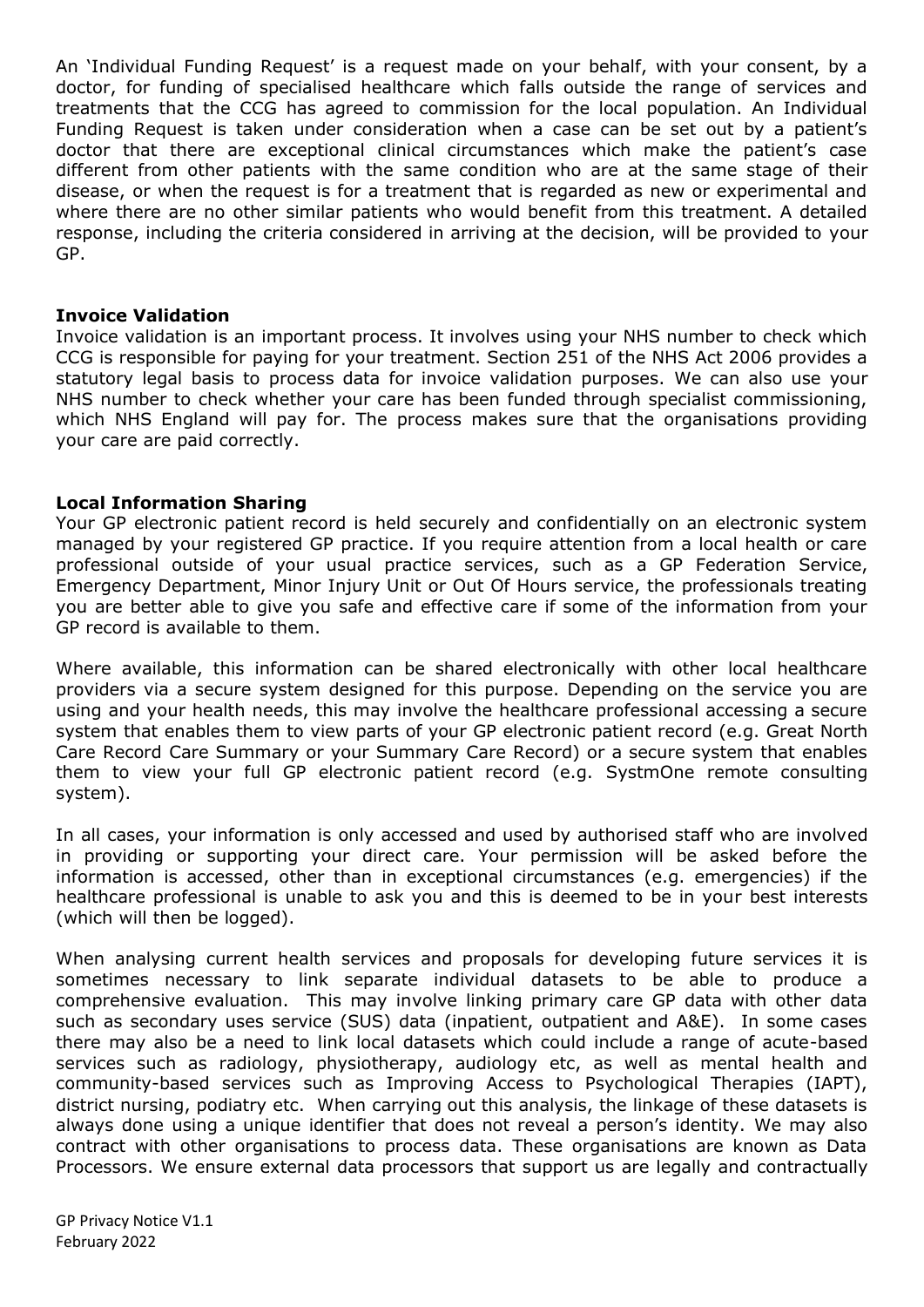bound to operate and prove security arrangements are in place where data that could or does identify a person are processed.

Currently, the external data processors we work with include NHS North of England Commissioning Support Unit, which is based at John Snow House, Durham, DH1 3YG and which has been granted a legal basis for processing data for us and which operates under strict controls to ensure your information is handled lawfully.

We record any instances where we transfer personal information to a third country or international organisation. This is very limited and we check and record the safeguards in place to protect the information to be transferred.

## **National Fraud Initiative - Cabinet Office**

The use of data by the Cabinet Office for data matching is carried out with statutory authority under Part 6 of the Local Audit and Accountability Act 2014. It does not require the consent of the individuals concerned under the Data Protection Act 2018. Data matching by the Cabinet Office is subject to a Code of Practice. For further information see:

[https://www.gov.uk/government/publications/code-of-data-matching-practice-for-national](https://www.gov.uk/government/publications/code-of-data-matching-practice-for-national-fraud-initiative)[fraud-initiative](https://www.gov.uk/government/publications/code-of-data-matching-practice-for-national-fraud-initiative)

#### **National Registries**

National Registries (such as the Learning Disabilities Register) have statutory permission under Section 251 of the NHS Act 2006, to collect and hold service user identifiable information without the need to seek informed consent from each individual service user.

#### **Risk Stratification**

'Risk stratification for case finding' is a process for identifying and managing patients who have or may be at-risk of health conditions (such as diabetes) or who are most likely to need healthcare services (such as people with frailty). Risk stratification tools used in the NHS help determine a person's risk of suffering a particular condition and enable us to focus on preventing ill health before it develops. Information about you is collected from a number of sources including NHS Trusts, GP Federations and your GP Practice. A risk score is then arrived at through an analysis of your de-identified information. This can help us identify and offer you additional services to improve your health.

Risk-stratification data may also be used to improve local services and commission new services, where there is an identified need. In this area, risk stratification may be commissioned by the Newcastle Gateshead Clinical Commissioning Group. Section 251 of the NHS Act 2006 provides a statutory legal basis to process data for risk stratification purposes. Further information about risk stratification is available from: [https://www.england.nhs.uk/ourwork/tsd/ig/risk-stratification /](https://www.england.nhs.uk/ourwork/tsd/ig/risk-stratification%20/)

If you do not wish information about you to be included in any risk stratification programmes, please let us know. Please be aware that this may limit the ability of healthcare professionals to identify if you have or are at risk of developing certain serious health conditions.

#### **Safeguarding**

To ensure that adult and children's safeguarding matters are managed appropriately, access to identifiable information will be shared in some limited circumstances where it's legally required for the safety of the individuals concerned.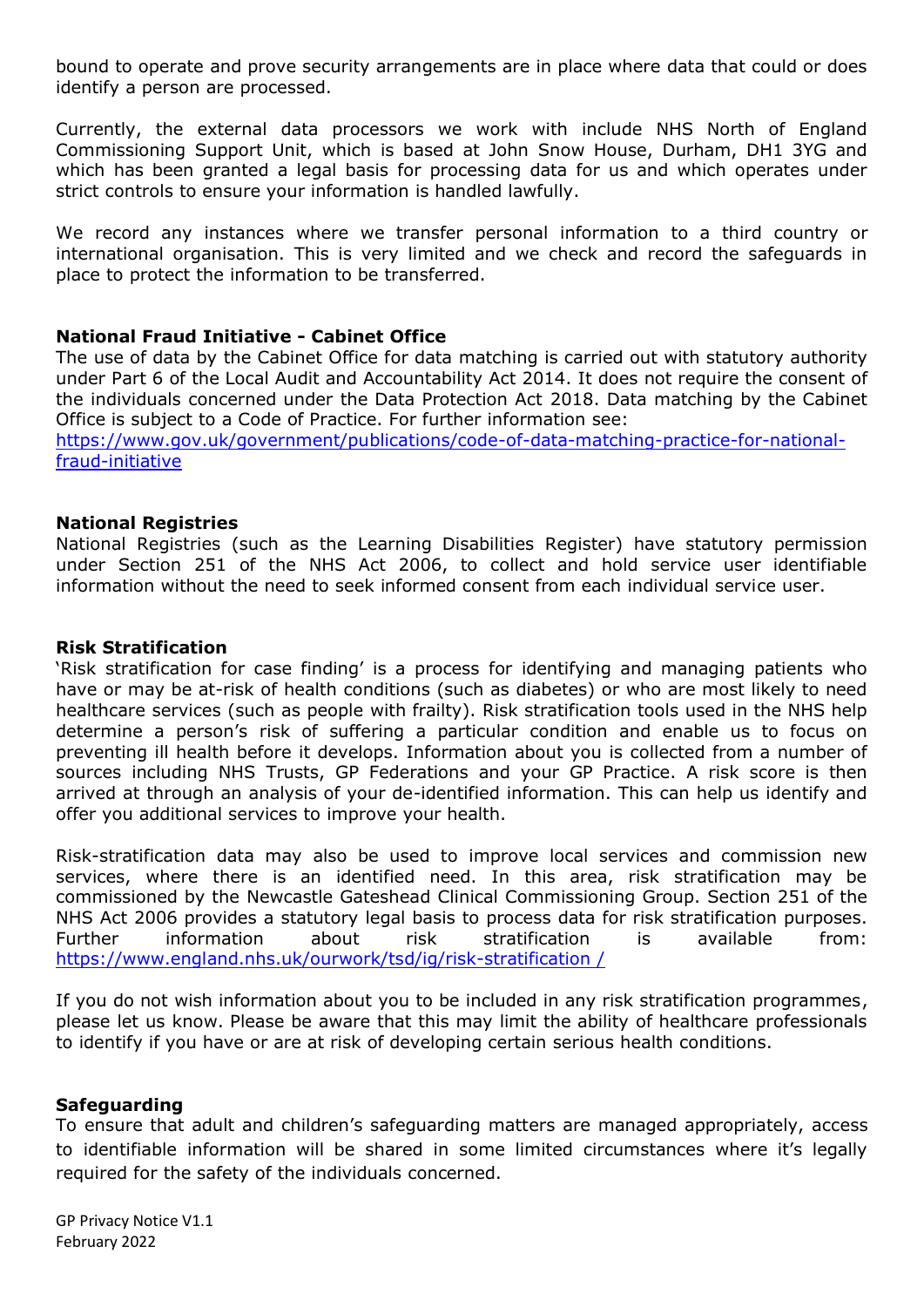## **Summary Care Record (SCR)**

The NHS in England uses a national electronic record called the Summary Care Record (SCR) to support patient care. It contains key information from your GP record. Your SCR provides authorised healthcare staff with faster, secure access to essential information about you in an emergency or when you need unplanned care, where such information would otherwise be unavailable.

Summary Care Records are there to improve the safety and quality of your care. SCR core information comprises your allergies, adverse reactions and medications. An SCR with additional information can also include reason for medication, vaccinations, significant diagnoses / problems, significant procedures, anticipatory care information and end of life care information. Additional information can only be added to your SCR with your agreement.

Please be aware that if you choose to opt-out of SCR, NHS healthcare staff caring for you outside of this surgery may not be aware of your current medications, allergies you suffer from and any bad reactions to medicines you have had, in order to treat you safely in an emergency. Your records will stay as they are now with information being shared by letter, email, fax or phone. If you wish to opt-out of having an SCR please return a completed optout form to the practice.

#### **Supporting Medicines Management**

Some North East CCGs operate pharmacist prescribing advice services to support local GP practices with prescribing queries, which may require identifiable information to be shared. Pharmacists and pharmacy technicians work with your usual GP to provide advice on medicines, prescription ordering processes, prescribing queries, and review prescribing of medicines to ensure that it is appropriate for your individual needs, safe and costeffective. Where specialist prescribing support is required, the CCG medicines management team may discuss product choice with your GP and your nominated community pharmacist to ensure evidence based cost effective choices are made to support your care.

## **Supporting Locally Commissioned Services**

CCGs support GP practices by auditing anonymised data to monitor locally commissioned services, measure prevalence and support data quality. The data does not include identifiable information and is used to support patient care and ensure providers are correctly paid for the services they provide.

#### **Data Retention**

We manage patient records in line with the Records Management NHS Code of Practice 2021 <https://www.nhsx.nhs.uk/information-governance/guidance/records-management-code/> which sets the required standards of practice in the management of records for those who work within or under contract to NHS organisations in England, based on current legal requirements and professional best practice.

#### **Who are our partner organisations?**

We may also have to share your information, subject to strict agreements on how it will be used, with the following organisations:

- NHS Trusts
- Specialist Trusts
- GP Federations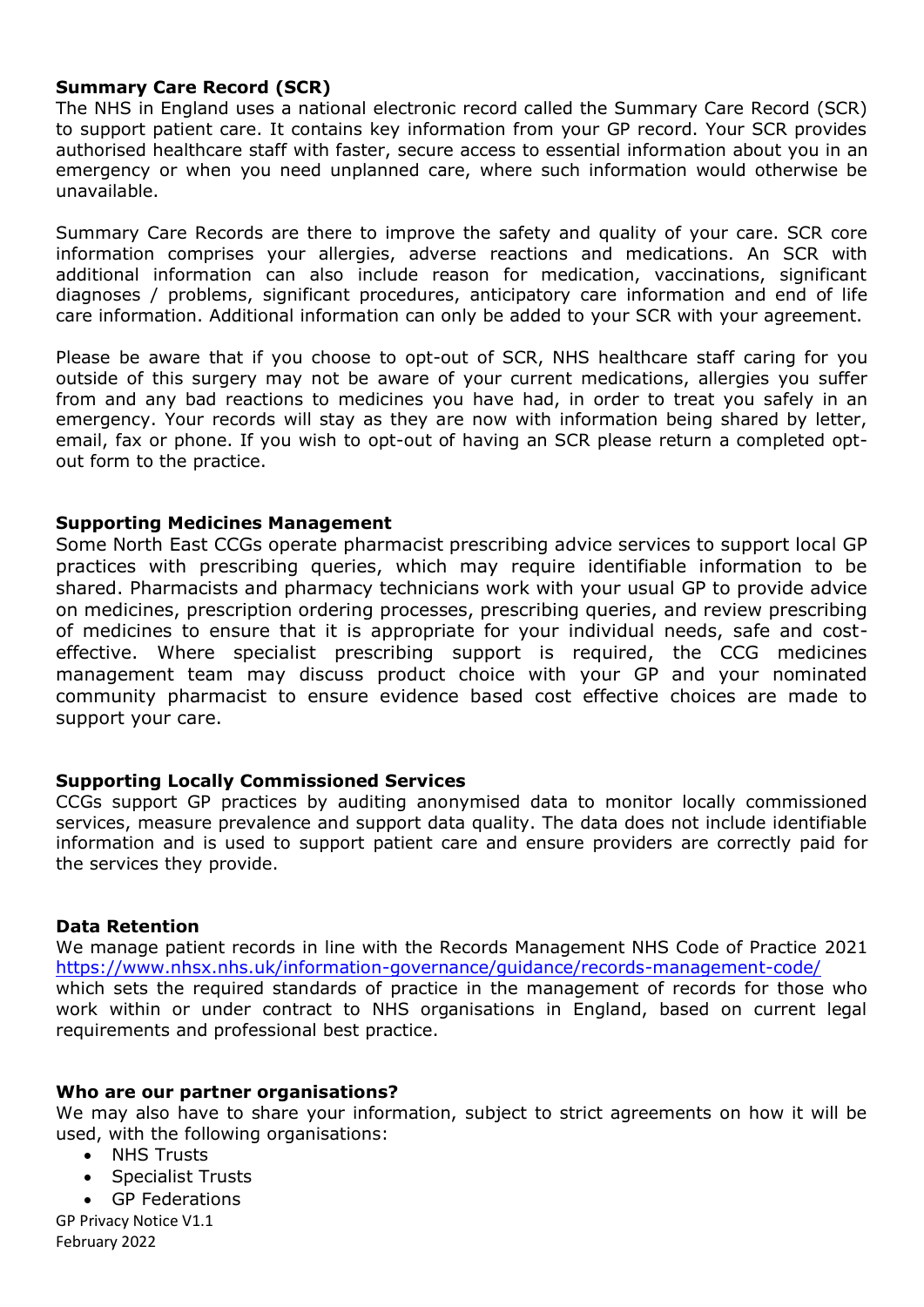- Independent Contractors such as dentists, opticians, pharmacists
- Private Sector Providers
- Voluntary Sector Providers
- Ambulance Trusts
- Clinical Commissioning Groups
- Social Care Services
- Local Authorities
- Education Services
- Fire and Rescue Services
- Police
- Other 'data processors'

We will never share your information outside of health partner organisations without your explicit consent unless there are exceptional circumstances such as when the health or safety of others is at risk, where the law requires it or to carry out a statutory function.

Within the health partner organisations and in relation to the above mentioned themes we will assume you are happy to for your information to be shared unless you choose to opt-out (see below). This means you will need to express an explicit wish to not have your information shared with the other organisations; otherwise it will be automatically shared. We are required by law to report certain information to the appropriate authorities. This is only provided after formal permission has been given by a qualified health professional. There are occasions when we must pass on information, such as notification of new births, where we encounter infectious diseases which may endanger the safety of others, such as meningitis or measles (but not HIV/AIDS), and where a formal court order has been issued. Our guiding principle is that we are holding your records in strictest confidence.

# **Your Rights**

## **Your right to withdraw consent for us to share your personal information**

The national data opt-out allows people to opt out of their confidential patient information being used for research and planning. It was introduced on 25 May 2018, providing a facility for individuals to opt-out from the use of their data for research or planning purposes. The national data opt-out replaces the previous 'type 2' opt-out, which required NHS Digital not to share a patient's confidential patient information for purposes beyond their individual care. Any patient that had a type 2 opt-out has had it automatically converted to a national data opt-out from 25 May 2018 and has received a letter giving them more information and a leaflet explaining the new national data opt-out. If a patient wants to change their choice, they can use the new service to do this. You can find out more from the practice or by clicking here<https://www.nhs.uk/your-nhs-data-matters/>

## **Your right to opt out**

The national data opt-out allows people to opt out of their confidential patient information being used for research and planning. It was introduced on 25 May 2018, providing a facility for individuals to opt-out from the use of their data for research or planning purposes. The national data opt-out replaces the previous 'type 2' opt-out, which required NHS Digital not to share a patient's confidential patient information for purposes beyond their individual care. Any patient that had a type 2 opt-out has had it automatically converted to a national data opt-out from 25 May 2018 and has received a letter giving them more information and a leaflet explaining the new national data opt-out. If a patient wants to change their choice, they can use the new service to do this. You can find out more from by clicking [here](https://www.nhs.uk/your-nhs-data-matters/) <https://www.nhs.uk/your-nhs-data-matters/>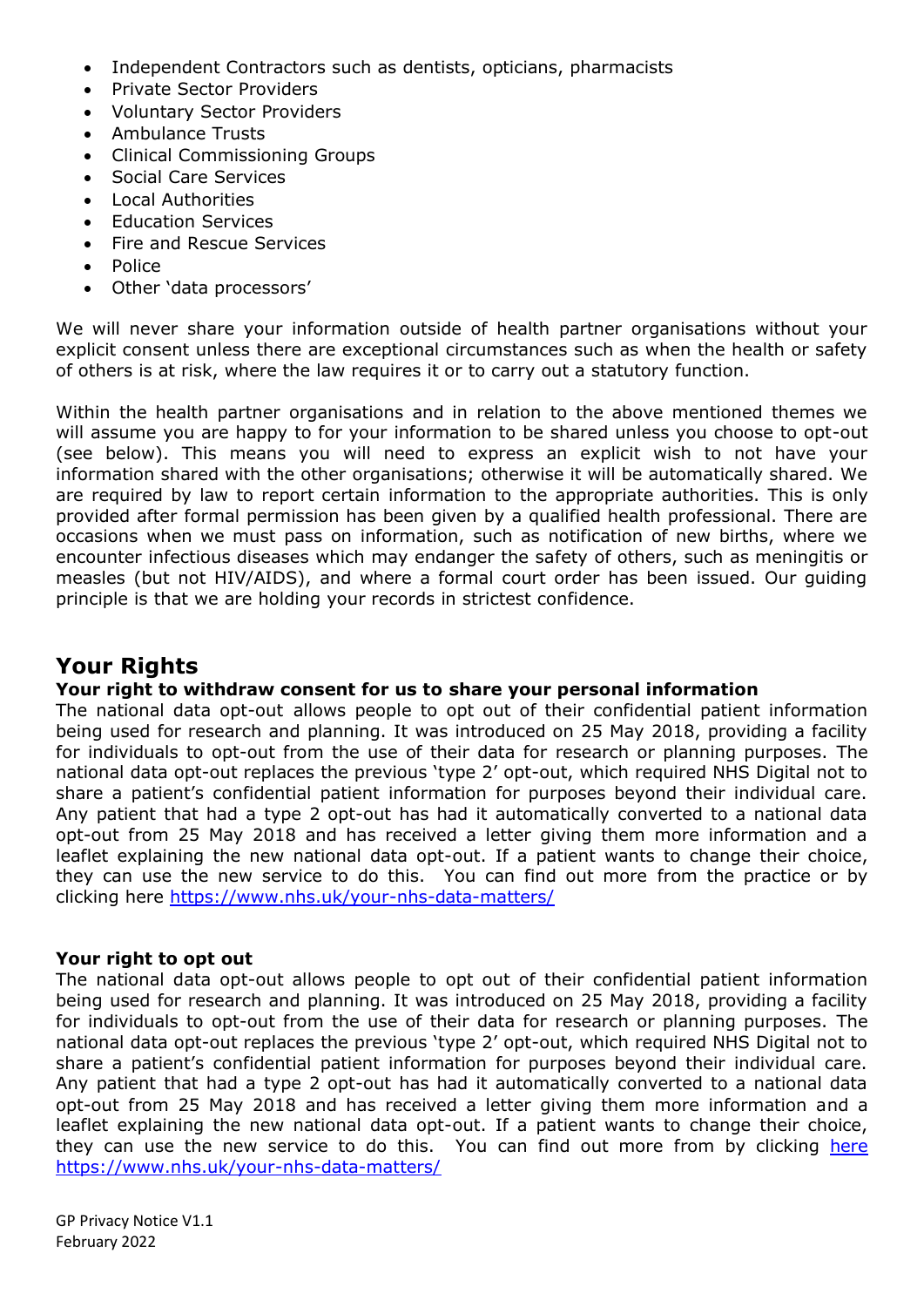#### **Patients who have a type 1 opt-out**

Some patients will have a type 1 opt-out registered with the practice, You can tell the practice if you do not want your confidential patient information held in your GP medical record to be used for purposes other than your individual care. This is commonly called a type 1 opt-out. This opt-out request can only be recorded by your GP practice.

If your wishes cannot be followed, you will be told the reasons (including the legal basis) for that decision. There are certain circumstances where a person is unable to opt out but these are only where the law permits this such as in adult or children's safeguarding situations.

You have a right in law to refuse or withdraw previously granted consent to the use of your personal information. There are possible consequences of not sharing such as the effect this may have on your care and treatment but these will be explained to you to help with making your decision.

If you wish to exercise your right to opt-out, or to speak to somebody to understand what impact this may have, if any, please contact us using the usual practice contact details.

You can find out more by clicking [here](https://www.nhs.uk/using-the-nhs/about-the-nhs/opt-out-of-sharing-your-health-records/) [https://www.nhs.uk/using-the-nhs/about-the-nhs/opt](https://www.nhs.uk/using-the-nhs/about-the-nhs/opt-out-of-sharing-your-health-records/)[out-of-sharing-your-health-records/](https://www.nhs.uk/using-the-nhs/about-the-nhs/opt-out-of-sharing-your-health-records/)

## **Right of Access to Your Personal Information**

We will tell you if we use your personal information, what that information is and why we use it. We will also tell you where we obtained the information from and with whom we share your information. Under this right we have to tell you how long we intend to keep your information for.

You are entitled to obtain a copy of the personal information held about you by the practice. You can view this or request copies of the records by making a **[subject access request.](https://ico.org.uk/for-the-public/personal-information/)** Any request to access or obtain a copy of this information will be considered in line with the data protection legislation. This is generally free of charge unless your request is very complicated and/or unreasonably excessive; if you require further copies of information already provided to you we may charge a reasonable administrative fee. If you want to access your data you can contact us using the contact details at the top of this notice. Under special circumstances, some information may be withheld.

#### **Right to Rectification**

This right allows you to ask for any information you believe to be inaccurate or incomplete to be corrected and completed. We are allowed one month from the date of your request in which to perform any such corrections or add supplementary statements. We will communicate any rectification of information to anyone to whom it has been disclosed unless this is not possible or involves disproportionate effort. We will tell you who those recipients are if you ask us.

#### **Right to Erasure**

This right is also commonly referred to as the 'right to be forgotten'. You can request that your information be erased, subject to certain exemptions, if it is no longer needed by us for the original purpose we said we would use it for or if you decide to withdraw your consent or if you object to the use of your information. If it transpires that the information was unlawfully used or is found to infringe the law you can ask for it to be erased. We will erase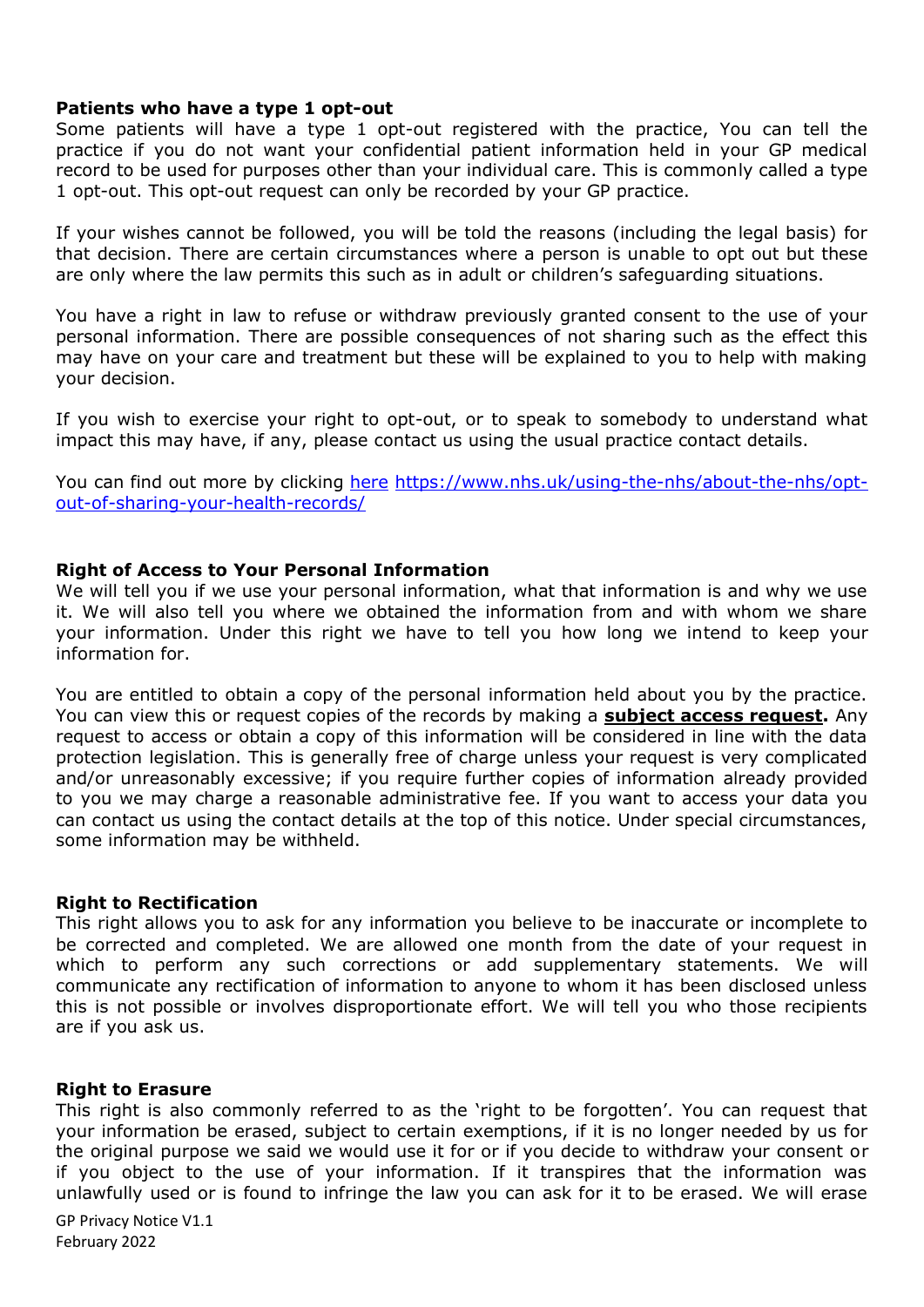your information if we have a legal obligation to do so. We will communicate any erasure of information to anyone to whom it has been disclosed unless this is not possible or involves disproportionate effort. We will tell you who those recipients are if you ask us.

#### **Right to Restriction of Processing**

Restriction means marking information with the aim of limiting its processing in the future. Under this right you can request we restrict information processing for a period of time if you think the information is inaccurate, while we check its accuracy. If the information is found to have been used unlawfully you can ask for it to be restricted instead of being erased. If we no longer need to keep the information but you need us to keep it in connection with a legal claim you are involved with you can ask us to restrict it. You can also ask us to restrict processing if you have previously objected to us processing it whilst we check whether our legitimate reasons for processing it outweigh your right. Once processing has been restricted we can start to use the information again only if you have consented to this or where it is in connection with a legal claim or if it is to protect the rights of another person or there is a strong public interest. We will tell you before any restriction we have put in place is lifted. We will communicate any restriction of processing to anyone to whom it has been disclosed unless this is not possible or involves disproportionate effort. We will tell you who those recipients are if you ask us.

#### **Right to Data Portability**

The purpose of this right is to give a person more control over their personal information. Data Portability means you have the right to receive a copy of personal information which you have given us in a structured, commonly-used, machine-readable format and to have it transferred directly to another 'controller' where technically possible. This right only applies to information which is processed by automated means and where you have given consent to the processing or where processing is necessary for the performance of a contract. It does not apply if the processing is needed to comply with a legal obligation, our official duties or is for a task carried out in the public interest. It is therefore unlikely to apply to any of the processing carried out by the practice.

#### **Right to Object**

You can object to the processing of your personal information if the processing activity is necessary for the performance of a task carried out in connection with our lawful, official duties or those of a third party, or a task carried out in the public interest. We could refuse to comply with a request only where we could show that there was an overriding legal reason or if we need to process the information in relation to a legal claim.

You also have a separate right to object to processing if it is for direct marketing purposes. We do not use your information in this way but if we did we would tell you about it. This right also includes a specific right to object to research uses except where this is done in the public interest.

#### **Automated Decision-Making, Including Profiling**

Profiling means any form of automated processing (i.e. processed by a computer and not a human being) of personal information used to analyse, evaluate or predict things about someone; this can include things like someone's health, personal preferences, interests, economic situation, reliability, performance at work behaviour, location or movements.

Under this right you can ask not to be subject to a decision made solely by automated means, including any profiling, which affects you in a legal way or has a similar significant